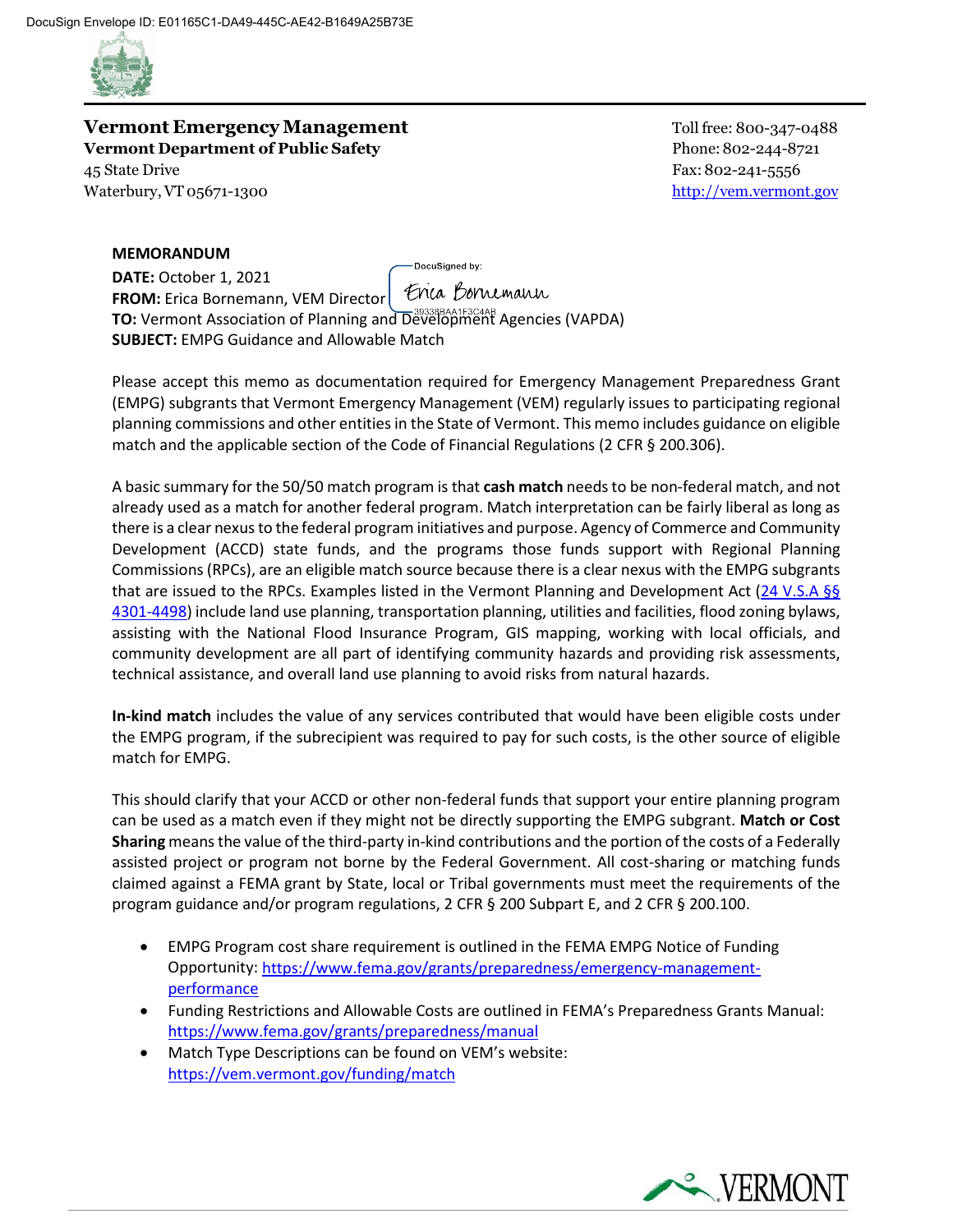

## **Vermont Emergency Management** Toll free: 800-347-0488 **Vermont Department of Public Safety** Phone:802-244-8721 45 State Drive Fax: 802-241-5556

Waterbury, VT 05671-1300

[Code of Federal Regulations] [Cite: 2 [CFR 200.306\]](https://ecfr.federalregister.gov/compare/2020-11-12/to/2020-11-11/title-2/subtitle-A/chapter-II/part-200/subpart-D/subject-group-ECFRdf297343ccb70ca/section-200.306)

§ 200.306 Cost sharing or matching.

(a) Under Federal research proposals, voluntary committed cost sharing is not expected. It cannot be used as a factor during the merit review of applications or proposals, but may be considered if it is both in accordance with Federal awarding agency regulations and specified in a notice of funding opportunity. Criteria for considering voluntary committed cost sharing and any other program policy factors that may be used to determine who may receive a Federal award must be explicitly described in the notice of funding opportunity. See also  $\S$  200.414 and [200.204](https://ecfr.federalregister.gov/on/2021-09-02/title-2/section-200.204) and appendix I to this part.

(b) For all Federal awards, any shared costs or matching funds and all contributions, including cash and third-party in-kind contributions, must be accepted as part of the non-Federal entity's cost sharing or matching when such contributions meet all of the following criteria:

(1) Are verifiable from the non-Federal entity's records;

(2) Are not included as contributions for any other Federal award;

(3) Are necessary and reasonable for accomplishment of project or program objectives;

(4) Are allowable under [subpart E of this part;](https://ecfr.federalregister.gov/on/2021-09-02/title-2/part-200/subpart-E)

(5) Are not paid by the Federal Government under another Federal award, except where the Federal statute authorizing a program specifically provides that Federal funds made available for such program can be applied to matching or cost sharing requirements of other Federal programs;

(6) Are provided for in the approved budget when required by the Federal awarding agency; and

(7) Conform to other provisions of this part, as applicable.

(c) Unrecovered indirect costs, including indirect costs on cost sharing or matching may be included as part of cost sharing or matching only with the prior approval of the Federal awarding agency. Unrecovered indirect cost means the difference between the amount charged to the Federal award and the amount which could have been charged to the Federal award under the non-Federal entity's approved negotiated indirect cost rate.

(d) Values for non-Federal entity contributions of services and property must be established in accordance with the cost principles in [subpart E of this part.](https://ecfr.federalregister.gov/on/2021-09-02/title-2/part-200/subpart-E) If a Federal awarding agency authorizes the non-Federal entity to donate buildings or land for construction/facilities acquisition projects or long-

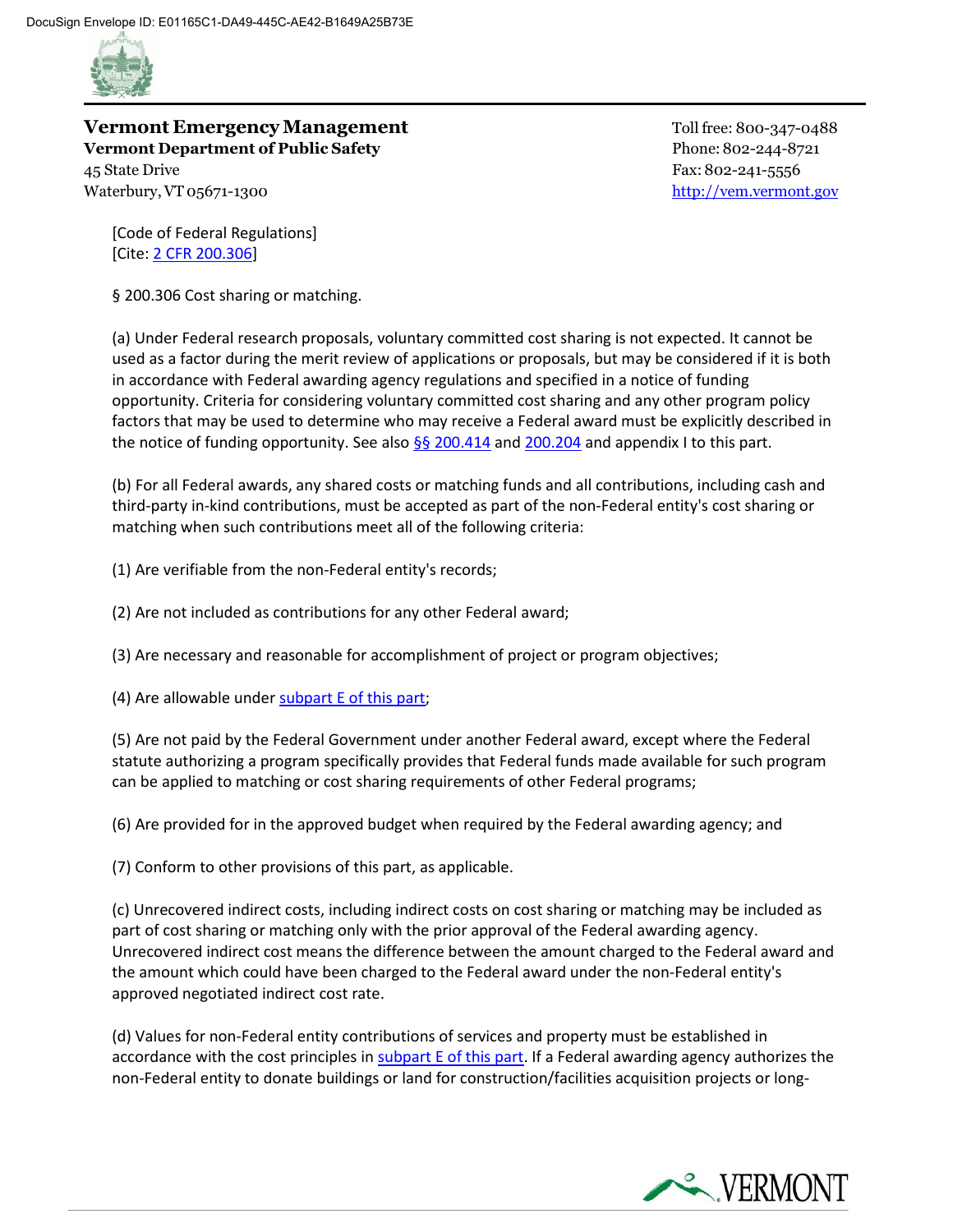

**Vermont Emergency Management** Toll free: 800-347-0488 **Vermont Department of Public Safety** Phone:802-244-8721 45 State Drive Fax: 802-241-5556 Waterbury, VT 05671-1300

term use, the value of the donated property for cost sharing or matching must be the lesser of  $\frac{\text{pargraph (d)(1) or (2)}}{\text{d}}$  $\frac{\text{pargraph (d)(1) or (2)}}{\text{d}}$  $\frac{\text{pargraph (d)(1) or (2)}}{\text{d}}$  of this section.

(1) The value of the remaining life of the property recorded in the non-Federal entity's accounting records at the time of donation.

(2) The current fair market value. However, when there is sufficient justification, the Federal awarding agency may approve the use of the current fair market value of the donated property, even if it exceeds the value described in paragraph  $(d)(1)$  of this section at the time of donation.

(e) Volunteer services furnished by third-party professional and technical personnel, consultants, and other skilled and unskilled labor may be counted as cost sharing or matching if the service is an integral and necessary part of an approved project or program. Rates for third-party volunteer services must be consistent with those paid for similar work by the non-Federal entity. In those instances in which the required skills are not found in the non-Federal entity, rates must be consistent with those paid for similar work in the labor market in which the non-Federal entity competes for the kind of services involved. In either case, paid fringe benefits that are reasonable, necessary, allocable, and otherwise allowable may be included in the valuation.

(f) When a third-party organization furnishes the services of an employee, these services must be valued at the employee's regular rate of pay plus an amount of fringe benefits that is reasonable, necessary, allocable, and otherwise allowable, and indirect costs at either the third-party organization's approved federally-negotiated indirect cost rate or, a rate in accordance with  $\S$  200.414(d) provided these services employ the same skill(s) for which the employee is normally paid. Where donated services are treated as indirect costs, indirect cost rates will separate the value of the donated services so that reimbursement for the donated services will not be made.

(g) Donated property from third parties may include such items as equipment, office supplies, laboratory supplies, or workshop and classroom supplies. Value assessed to donated property included in the cost sharing or matching share must not exceed the fair market value of the property at the time of the donation.

(h) The method used for determining cost sharing or matching for third-party-donated equipment, buildings and land for which title passes to the non-Federal entity may differ according to the purpose of the Federal award, if paragraph  $(h)(1)$  or  $(2)$  of this section applies.

(1) If the purpose of the Federal award is to assist the non-Federal entity in the acquisition of equipment, buildings or land, the aggregate value of the donated property may be claimed as cost sharing or matching.

(2) If the purpose of the Federal award is to support activities that require the use of equipment, buildings or land, normally only depreciation charges for equipment and buildings may be made.